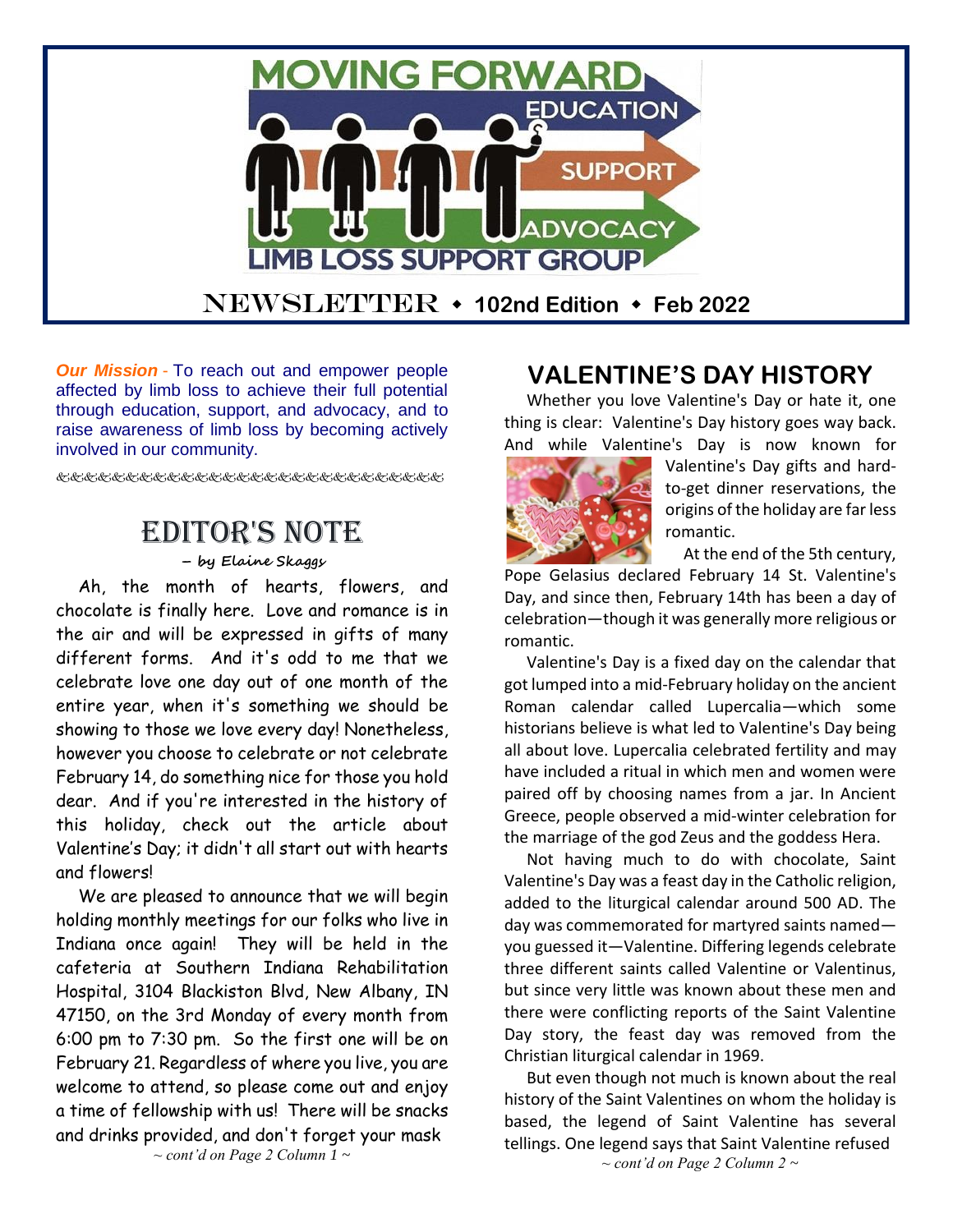## EDITOR'S NOTE (cont'd)

– masks are required!

Our January meeting was held on the 22nd at St. Luke's Catholic Church, due to construction that is ongoing at the Okolona Fire District. We will return to the Firehouse pending the construction being completed for our February 26 meeting in Louisville. We will keep everyone posted as to any changes.

One major topic of discussion at last month's meeting was the planning of a celebration commemorating the 10-year anniversary of *Moving Forward* Limb Loss Support Group. We are hoping to put together a Gala, with lots of great food, activities, memories, and maybe even a door prize or two. We are looking at having the Gala during the month of June, and more than likely it will be held in the gym at St. Luke's. If you are interested in assisting with the planning, decorating, or if you have any suggestions, please contact Kelly, Elaine or Mike.

I'm very happy to once again be involved in the Bellarmine Prosthetic Gait Training program run by Professor Dennis Lesch. The name has changed, but the mission remains the same, to help amputees get stronger and walk better, and to give students a unique learning experience of working with amputees, and some hands-on training. After being sedentary for a couple years, with skills I had attained diminishing, this couldn't have come at a better time for me personally. And as a veteran of this program, I've attended the 10-week program 5 times previously, I can honestly say that there was not a session I started that I did not end performing better than I had been. There certainly is a lot to be said about the benefits of helping others. (Amputees helping the students; the students helping the amputees.) If you are interested in participating in this program, contact Maddie Herring at (859) 533-2805.

Once again, if there is something you would like to see in this, your newsletter, please don't hesitate to contact me with your writings or suggestions – I will happily oblige. Will you all 'Be My Valentines'? Happy 'Love' month!!

### **VALENTINE'S DAY HISTORY (cont'd)**

to convert to paganism and was executed by Roman Emperor Claudius II. Prior to his death, he was able to miraculously heal the daughter of his jailer, who then converted to Christianity along with his family.

Another legend says a bishop called Saint Valentine of Terni is the true namesake of the holiday; this Saint Valentine was also executed.

But according to others—and this is how Saint Valentine became affiliated with a love-focused holiday—Saint Valentine was a Roman priest who performed weddings for soldiers forbidden to marry, because of a Roman emperor edict decreeing married soldiers did not make good warriors and thus young men could not marry. This Saint Valentine wore a ring with a Cupid on it—a symbol of love—that helped soldiers recognize him. And, in a precursor to greeting cards, he handed out paper hearts to remind Christians of their love for God.

Because of this legend, St. Valentine became known as the patron saint of love. The Saint Valentine prayer asks Saint Valentine to connect lovers together, so that two become one, and the couple remembers their devotion to God.

Over the years (and centuries), Valentine's Day has been changed from a religious celebration, to an ancient ritual day, and present day is really nothing more than a commercial holiday. With all that change, the meaning of Valentine's Day is truly whatever you want it to be. You can skip the celebrations completely, buy yourself some chocolate or flowers, or express your love and appreciation for the people in your life, whether they're co-workers, romantic partners, friends, or family members. Some people love Valentine's Day, and some people just love to hate it. So celebrate the day of love however you want, even if it's just through self-love. A nice dinner out, going to the movies, cooking a fancy meal at home, or hosting a Valentine's Day party are also great ways to celebrate.

&&&&&&&&&&&&&&&&&&&&&&&&&

# **QUOTE OF THE MONTH**

"In all of living, have much fun and laughter. Life is to be enjoyed, not just endured."

#### *– Gordon B. Hinckley*

《我们的名词名名名名名名名名名名名名名名名名名名名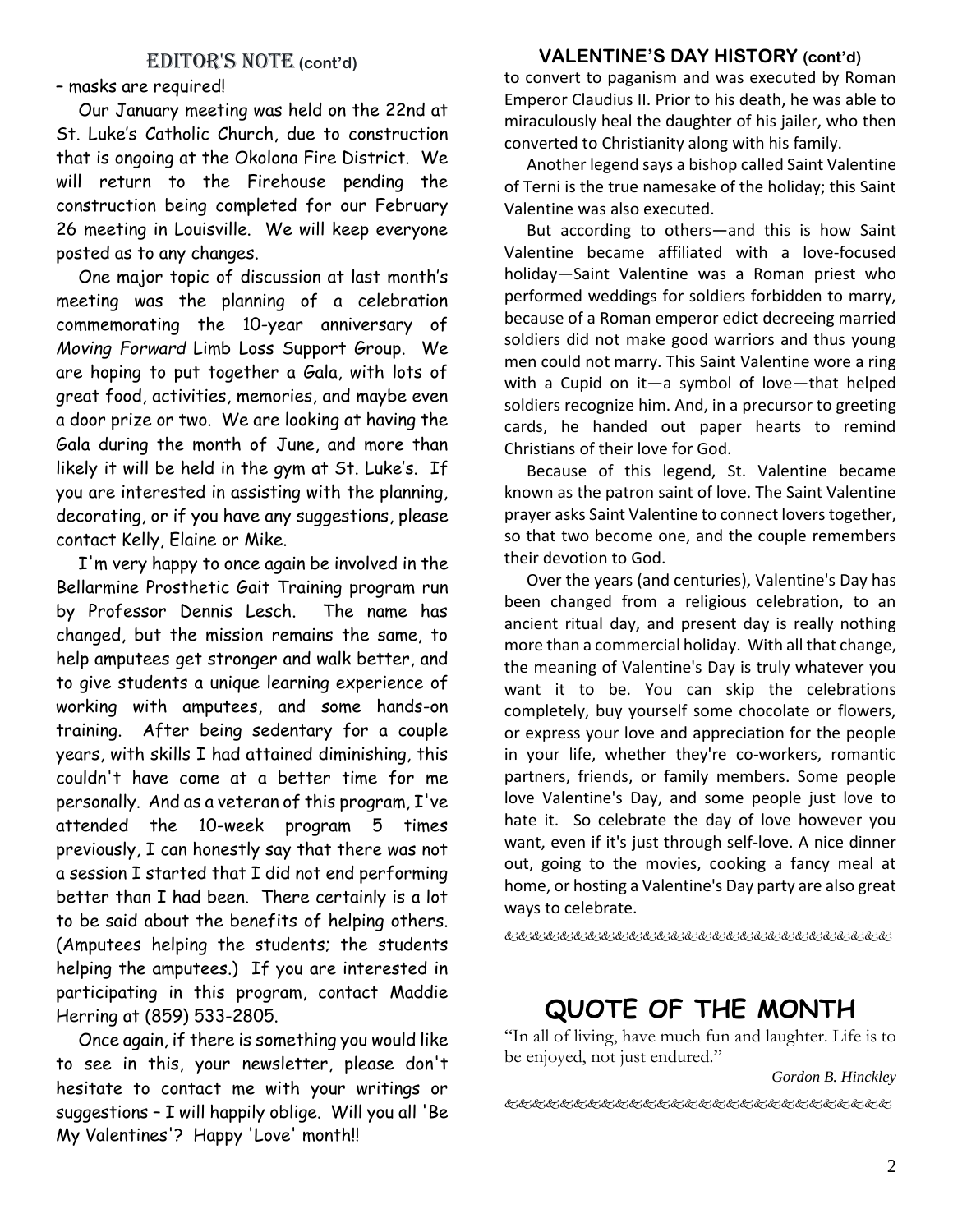# **QUEST UPDATE – JANUARY 2022**

#### **– by Elaine Skaggs**

There has not been much to report about on the clinical trial for the Altius System device for a couple months now. For those not familiar with what's going on, in June of 2021 I had this device implanted along with lead wires connected to my sciatic nerve, where electrical impulses were sent on demand to block phantom nerve pain in my amputated leg. You can read previous updates in the September and October '21 issues of this newsletter. At the last update, the device seemed to be reducing the intensity of phantom sensations/pain. However, I had a severe episode of phantom pain earlier this month, the kind that intensifies to the point of bringing tears to my eyes and sleeplessness for several hours during the night. At the onset, I was awakened from a stabbing sensation in my foot, and about an hour in, I decided to get up and run a treatment with the Altius system. The treatments last 30 minutes, the pain continuing during the treatment. I then waited, hoping it would diminish over the next half hour's time, and when there was no change, I ran a second treatment. It wasn't until about an hour after the second treatment that I began to get some relief and the pain began to ease up. Needless to say, I'm very disappointed that it took so long, and I'm really not convinced that it was the device that helped to reduce or eliminate the pain. I am thankful, however, that I do not experience episodes like that very often. Over the last 2 months I have continued to use the device as more of a preventive measure, giving myself treatments almost every morning, but I really don't feel much of a change in the intensity of sensation in my phantom leg. I also continue to keep my e-diary updated daily. For me, the study will run through June, a year from the date of my implant surgery, at which time I will decide whether or not to have the device removed. We'll see how the next 5 months go. My next follow up appointment is in March, and I will update if there are any changes.

# RECIPE OF THE MONTH

# **Puff Pastry Berry Hearts**

(makes about 18 hearts depending on the size of cookie cutter) Prep Time: 5 mins Cook Time: 10 mins egg free – nut free

### *Ingredients*

- 1 cup whipping cream
- 1 teaspoon powdered sugar
- 1 package frozen puff pastry, defrosted
- 1/2 cup fresh raspberries (or mixed berries)

#### *Preparation*

- 1. Preheat oven to 400°F.
- 2. Unfold the puff pastry and cut into hearts using heartshaped cookie cutters.
- 3. Place the puff pastry hearts on a baking sheet and bake for 10-12 minutes, or until golden brown.
- 4. In the bowl of a standing mixer, or with an electric mixer whip the cream on medium-high speed for 2-3 minutes. Add the powdered sugar and beat on high for 30 more seconds or until thick and fluffy.
- 5. Remove hearts from the oven and allow to cool completely. Slice hearts in half. Top the bottom half with whipped cream and berries, and place the other half on top to form a sandwich.

&&&&&&&&&&&&&&&&&&&&&&&&



*MOVING FORWARD Limb Loss Support Group* Email: [moving4wdamputeegroup@gmail.com](http://us-mg6.mail.yahoo.com/yab-fe/mu/MainView?.src=neo&themeName=pink&bn=54_3093&s=0&pc=1&bucketId=0&stab=1383513823935/yab-fe/mu/MainView?.src=neo&themeName=pink&bn=54_3093&s=0&pc=1&bucketId=0&stab=1383513823937) Website: ampmovingforward.com Phone: 502-509-6780 Facebook: Moving Forward Limb Loss Support Kelly Grey, President / Facebook Editor / Newsletter Staff [kjgrey79@gmail.com](mailto:kjgrey79@gmail.com) ⚫ 502-235-3146 Elaine Skaggs, Vice-President / Newsletter Editor [elaineskaggs@ymail.com](mailto:elaineskaggs@ymail.com) ⚫ 502-548-6419 Julie Randolph, Secretary/ Newsletter Producer  $ibrswee ea@vahoo.com$   $\bullet$  812-557-3970

- Mary Jo Kolb, Treasurer
- [mjk2you@gmail.com](mailto:mjk2you@gmail.com) ⚫ 502-727-9566
- Mike Portman, Board-Member-at-Large [mdportman712@gmail.com](mailto:mdportman712@gmail.com) ⚫ 502-262-8344

《长安》史》史》史》史记》史记》史记记记记记记记记记记记记》



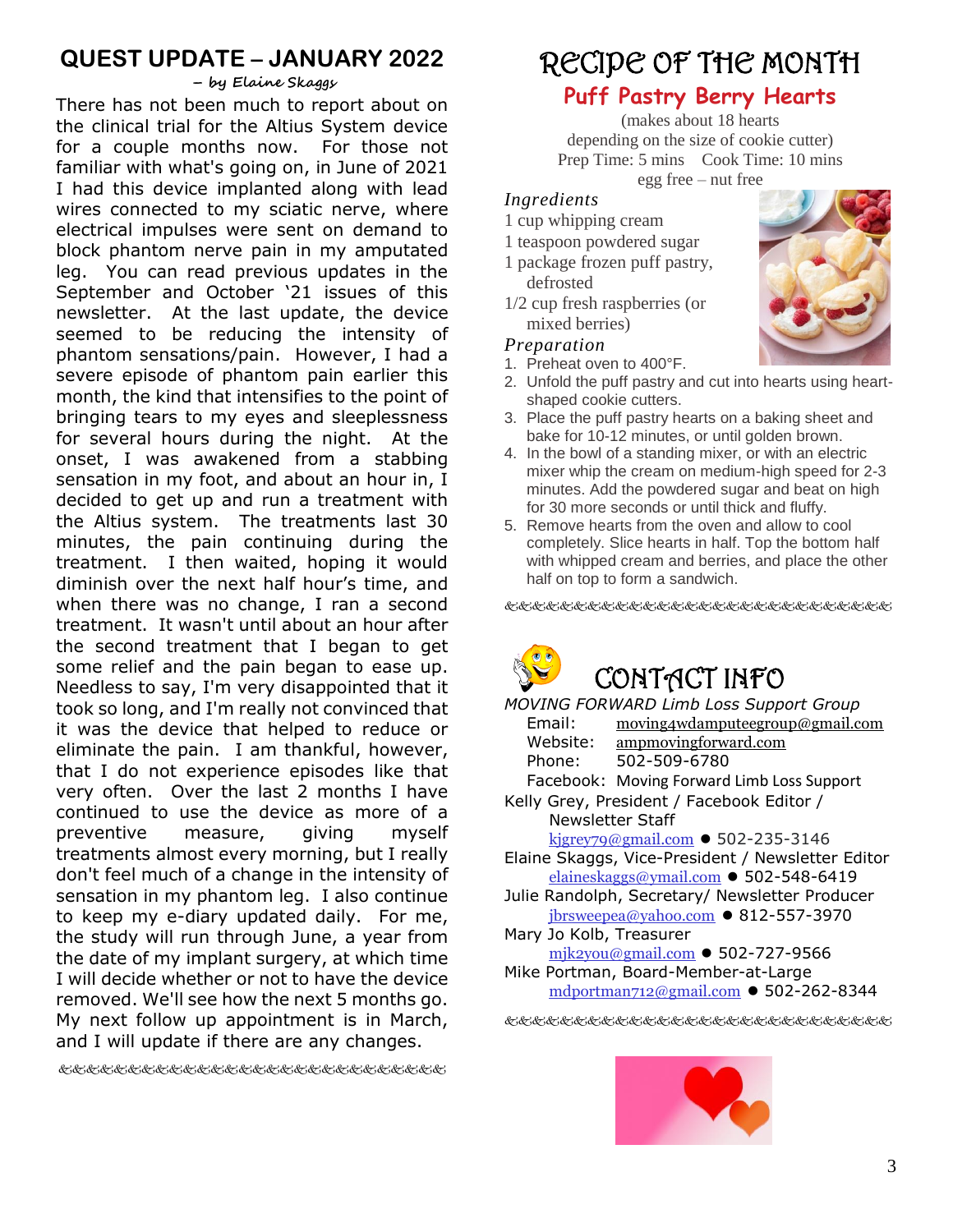# **Ways to Donate to MOVING FORWARD Limb Loss Support**

### *AmazonSmile*

Go to ["Smile.Amazon.com"](https://smile.amazon.com/ap/signin?_encoding=UTF8&openid.assoc_handle=amzn_smile_mobile&openid.claimed_id=http%3A%2F%2Fspecs.openid.net%2Fauth%2F2.0%2Fidentifier_select&openid.identity=http%3A%2F%2Fspecs.openid.net%2Fauth%2F2.0%2Fidentifier_select&openid.mode=checkid_setup&openid.ns=http%3A%2F%2Fspecs.openid.net%2Fauth%2F2.0&openid.ns.pape=http%3A%2F%2Fspecs.openid.net%2Fextensions%2Fpape%2F1.0&openid.pape.max_auth_age=0&openid.return_to=https%3A%2F%2Fsmile.amazon.com%2Fgp%2Faw%2Fch%2Fhomepage)

Sign in or Create your account Hover over "Accounts and Lists"

Under the "Your Account" items, Click on "Your AmazonSmile"

AmazonSmile is a website operated by Amazon with the same products, prices and shopping features as Amazon. The difference is that when you shop smile.amazon.com, the

AmazonSmileFoundation will donate 0.5% of the purchase price

of eligible products to the charitable organization of your choice!

Once you have registered, you can check back to see how much your orders have contributed to *Moving Forward*. You will know you are contributing to the group because under the search bar it will say "Supporting *Moving Forward* Limb Loss Support Group, Inc."

#### *Kroger Community Rewards Program* Go to:

["https://www.kroger.com/account/enrollCommunity](https://www.kroger.com/account/enrollCommunityRewardsNow/) [RewardsNow/"](https://www.kroger.com/account/enrollCommunityRewardsNow/)

Click on "View Details" (this will take you to a new screen to select our group) Enter our organization number: DC476 or, Sign in or Create your account under box "I'm a Customer"

Search for "Moving Fwd Limb Loss Support" *If you do not have internet access:*

Register at the Service Desk of your local Kroger. Once you have registered, the bottom of your receipt will say that your "Community" rewards are going to *Moving Forward* Limb Loss Support Group. You can check the amount of your community rewards on their website for each quarter.

### *Employer Deductions*

Many employers offer employees the opportunity to have automatic payroll deductions which are donated to a charity of their choice. Some companies will **MATCH** your donation. If your employer uses Frontstream, Truist, or Network for Good to manage their deductions, *Moving Forward* is listed.

使发起的发光发光光光光光光光光光光光光光光光光光光

# NEWSLETTER ISSUES

*MOVING FORWARD* has been publishing newsletters since Sep 2013. To view or print previous issues, go to our website at: *ampmovingforward.com.*

发达的比比比比比比比比比比比比比比比比比比比比比比

*MOVING FORWARD* Limb Loss Support Group Newsletter CORPORATE SPONSORS:



2809 N. HURSTBOURNE PARKWAY . SUITE 111 . LOUISVILLE, KY 40223 PHONE 502-882-9300 · FAX 502-882-8375

WWW.KENNEYORTHOPEDICS.COM

DONNA HINNANT CP, LPO DHINNANT@KENNEYORTHOPEDICS.COM



2809 N. HURSTBOURNE PARKWAY . SUITE 111 . LOUISVILLE, KY 40223 PHONE 502-882-9300 · FAX 502-882-8375

WWW.KENNEYORTHOPEDICS.COM

## **Kentucky Prosthetics & Orthotics**

1169 Eastern Parkway Ste. 4423 Louisville KY 40217

502-585-4228

### Lending A Hand LLC

Keeping Limbs And Lives Safe In The Workplace **Billy Parker** Owner/Keynote Speaker

PO Box 91721 Louisville, KY 40291 502-415-2504

1lendingahand@gmail.com Facebook & YouTube: BillyPAmputee